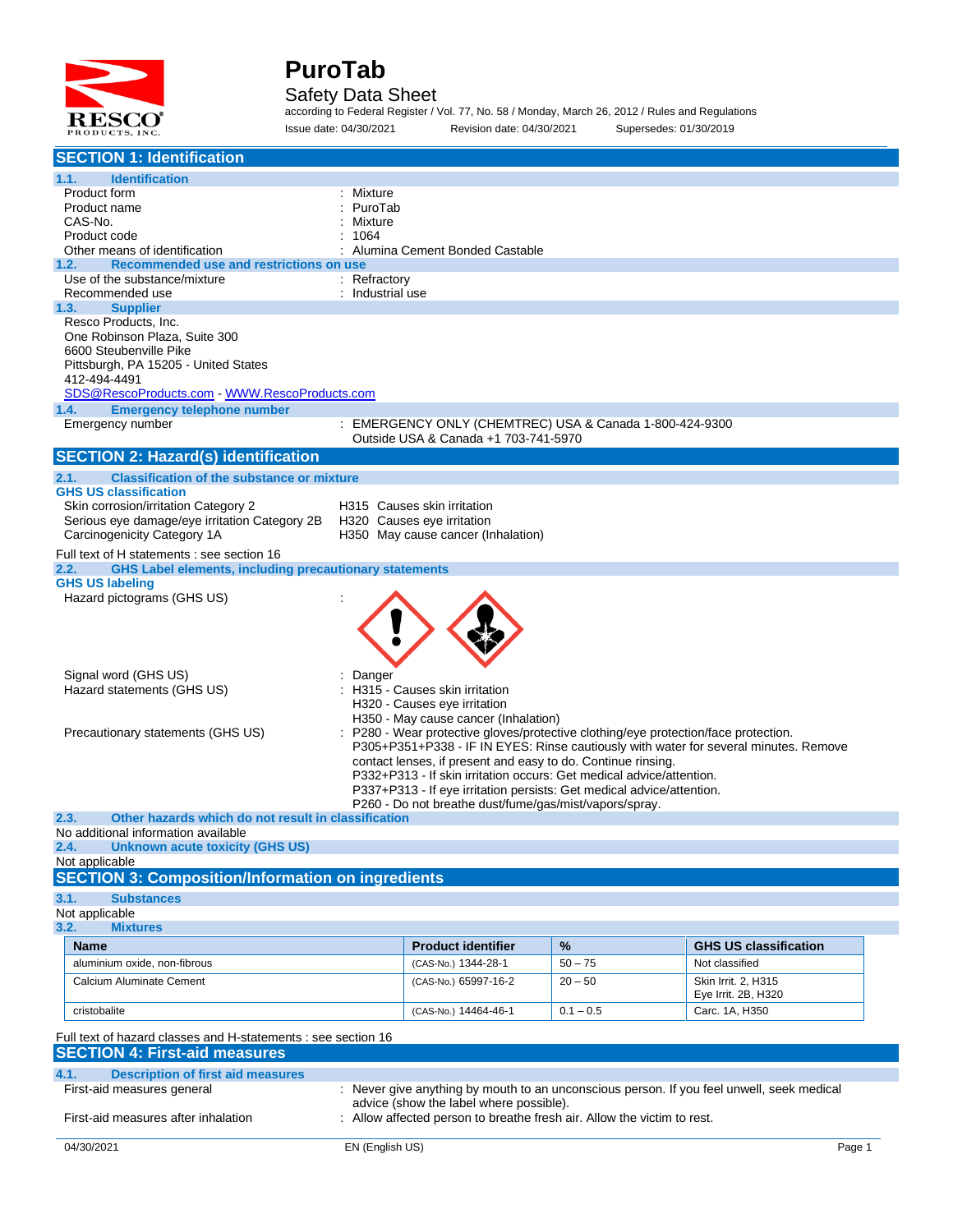Safety Data Sheet

according to Federal Register / Vol. 77, No. 58 / Monday, March 26, 2012 / Rules and Regulations

| First-aid measures after skin contact<br>First-aid measures after eye contact          | Gently wash with plenty of soap and water.<br>: IF IN EYES: Rinse cautiously with water for several minutes. Remove contact lenses, if present |
|----------------------------------------------------------------------------------------|------------------------------------------------------------------------------------------------------------------------------------------------|
|                                                                                        | and easy to do. Continue rinsing.                                                                                                              |
| First-aid measures after ingestion                                                     | : Rinse mouth. Get medical advice/attention if you feel unwell. Do not induce vomiting.                                                        |
| 4.2.<br>Most important symptoms and effects (acute and delayed)                        |                                                                                                                                                |
| Symptoms/effects after inhalation                                                      | : May cause cancer by inhalation. Danger of serious damage to health by prolonged exposure<br>through inhalation.                              |
| Symptoms/effects after skin contact                                                    | : Causes skin irritation.                                                                                                                      |
| Symptoms/effects after eye contact                                                     | : Causes eye irritation.                                                                                                                       |
| Immediate medical attention and special treatment, if necessary<br>4.3.                |                                                                                                                                                |
| No additional information available                                                    |                                                                                                                                                |
| <b>SECTION 5: Fire-fighting measures</b>                                               |                                                                                                                                                |
| 5.1.<br>Suitable (and unsuitable) extinguishing media                                  |                                                                                                                                                |
| Suitable extinguishing media                                                           | : Use extinguishing media appropriate for surrounding fire.                                                                                    |
| Unsuitable extinguishing media                                                         | : In case of fire, all extinguishing media allowed.                                                                                            |
| Specific hazards arising from the chemical<br>5.2.                                     |                                                                                                                                                |
| Fire hazard<br>Special protective equipment and precautions for fire-fighters<br>5.3.  | : Non-flammable.                                                                                                                               |
| Firefighting instructions                                                              | : Fight fire with normal precautions from a reasonable distance.                                                                               |
| Protection during firefighting                                                         | : Do not enter fire area without proper protective equipment, including respiratory protection.                                                |
| <b>SECTION 6: Accidental release measures</b>                                          |                                                                                                                                                |
| 6.1.<br>Personal precautions, protective equipment and emergency procedures            |                                                                                                                                                |
| 6.1.1.<br>For non-emergency personnel                                                  |                                                                                                                                                |
| Protective equipment                                                                   | : Avoid creating or spreading dust.                                                                                                            |
| 6.1.2.<br>For emergency responders                                                     |                                                                                                                                                |
| Protective equipment                                                                   | : Equip cleanup crew with proper protection.                                                                                                   |
| <b>Environmental precautions</b><br>6.2.<br>Prevent entry to sewers and public waters. |                                                                                                                                                |
| Methods and material for containment and cleaning up<br>6.3.                           |                                                                                                                                                |
| For containment                                                                        | : Collect spillage.                                                                                                                            |
| Methods for cleaning up                                                                | : On land, sweep or shovel into suitable containers.                                                                                           |
| <b>Reference to other sections</b><br>6.4.                                             |                                                                                                                                                |
| No additional information available                                                    |                                                                                                                                                |
| <b>SECTION 7: Handling and storage</b>                                                 |                                                                                                                                                |
| 7.1.<br><b>Precautions for safe handling</b>                                           |                                                                                                                                                |
| Precautions for safe handling                                                          | : Do not handle until all safety precautions have been read and understood. Avoid contact with                                                 |
|                                                                                        | skin and eyes. Do not breathe dust.                                                                                                            |
| Hygiene measures                                                                       | : Wash hands and other exposed areas with mild soap and water before eating, drinking or<br>smoking and when leaving work.                     |
| Conditions for safe storage, including any incompatibilities<br>7.2.                   |                                                                                                                                                |
| Storage conditions                                                                     | : Store this product in a dry location where it can be protected from the elements.                                                            |
| Incompatible products                                                                  | : Strong bases. Strong acids.                                                                                                                  |
|                                                                                        |                                                                                                                                                |
| <b>SECTION 8: Exposure controls/personal protection</b>                                |                                                                                                                                                |
| 8.1.                                                                                   |                                                                                                                                                |
| <b>Control parameters</b>                                                              |                                                                                                                                                |
| <b>PuroTab (Mixture)</b>                                                               |                                                                                                                                                |
| No additional information available                                                    |                                                                                                                                                |
| aluminium oxide, non-fibrous (1344-28-1)                                               |                                                                                                                                                |
| <b>USA - ACGIH - Occupational Exposure Limits</b>                                      |                                                                                                                                                |
| ACGIH TWA (mg/m <sup>3</sup> )                                                         | 1 mg/m <sup>3</sup> respirable dust                                                                                                            |
| Calcium Aluminate Cement (65997-16-2)                                                  |                                                                                                                                                |
| No additional information available                                                    |                                                                                                                                                |
|                                                                                        |                                                                                                                                                |
| cristobalite (14464-46-1)                                                              |                                                                                                                                                |
| <b>USA - ACGIH - Occupational Exposure Limits</b>                                      |                                                                                                                                                |
| ACGIH TWA (mg/m <sup>3</sup> )                                                         | 0.025 mg/m <sup>3</sup> respirable dust                                                                                                        |
| <b>USA - OSHA - Occupational Exposure Limits</b>                                       |                                                                                                                                                |
| OSHA PEL (TWA) (mg/m <sup>3</sup> )                                                    | 0.05 mg/m <sup>3</sup> respirable dust                                                                                                         |
| <b>Appropriate engineering controls</b><br>8.2.                                        |                                                                                                                                                |
| Appropriate engineering controls                                                       | : Provide adequate ventilation to minimize dust concentrations.                                                                                |
| Individual protection measures/Personal protective equipment<br>8.3.                   |                                                                                                                                                |
| Personal protective equipment:                                                         |                                                                                                                                                |
| Avoid all unnecessary exposure.                                                        |                                                                                                                                                |
| Hand protection:<br>Wear protective gloves.                                            |                                                                                                                                                |
| Eye protection:                                                                        |                                                                                                                                                |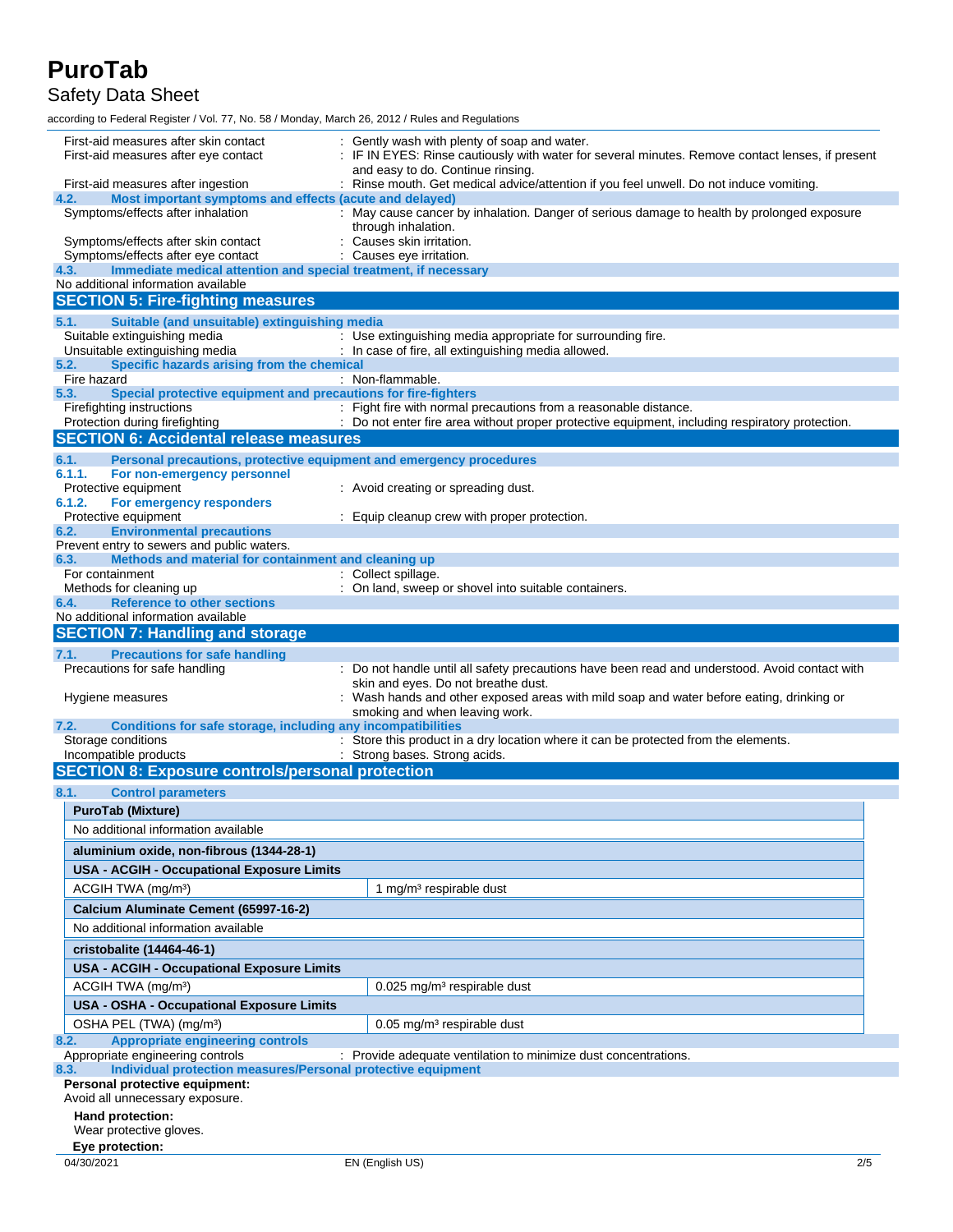Safety Data Sheet

according to Federal Register / Vol. 77, No. 58 / Monday, March 26, 2012 / Rules and Regulations

Chemical goggles or safety glasses **Skin and body protection:** Wear suitable protective clothing **Respiratory protection:** Wear appropriate mask **SECTION 9: Physical and chemical properties**

| Information on basic physical and chemical properties<br>9.1. |                            |
|---------------------------------------------------------------|----------------------------|
| Physical state                                                | Solid                      |
| Appearance<br>Color                                           | Granular mixture.<br>white |
| Odor                                                          | : odorless                 |
| Odor threshold                                                | : No data available        |
| pН                                                            | : No data available        |
| Melting point                                                 | : $>3000$ °F               |
| Freezing point                                                | No data available          |
| Boiling point                                                 | No data available          |
| Flash point                                                   | No data available          |
| Relative evaporation rate (butyl acetate=1)                   | No data available          |
| Flammability (solid, gas)                                     | Non flammable.             |
| Vapor pressure                                                | No data available          |
| Relative vapor density at 20 °C                               | No data available          |
| Relative density                                              | $\approx$ 2.7              |
| Solubility                                                    | Slightly soluble.          |
| Partition coefficient n-octanol/water (Log Pow)               | No data available          |
| Auto-ignition temperature                                     | No data available          |
| Decomposition temperature                                     | No data available          |
| Viscosity, kinematic                                          | No data available          |
| Viscosity, dynamic                                            | No data available          |
| <b>Explosion limits</b>                                       | No data available          |
| Explosive properties                                          | : No data available        |
| Oxidizing properties                                          | No data available          |
|                                                               |                            |

#### **9.2. Other information** No additional information available

| <b>SECTION 10: Stability and reactivity</b>        |                                                                                                                |
|----------------------------------------------------|----------------------------------------------------------------------------------------------------------------|
| 10.1.<br><b>Reactivity</b>                         |                                                                                                                |
| Hydraulic setting.                                 |                                                                                                                |
| <b>Chemical stability</b><br>10.2.                 |                                                                                                                |
| Stable under normal conditions.                    |                                                                                                                |
| <b>Possibility of hazardous reactions</b><br>10.3. |                                                                                                                |
| No additional information available                |                                                                                                                |
| <b>Conditions to avoid</b><br>10.4.                |                                                                                                                |
| No additional information available                |                                                                                                                |
| 10.5.<br><b>Incompatible materials</b>             |                                                                                                                |
| No additional information available                |                                                                                                                |
| <b>Hazardous decomposition products</b><br>10.6.   |                                                                                                                |
| No additional information available                |                                                                                                                |
| <b>SECTION 11: Toxicological information</b>       |                                                                                                                |
| Information on toxicological effects<br>11.1.      |                                                                                                                |
| Acute toxicity (oral)                              | Not classified                                                                                                 |
| Acute toxicity (dermal)                            | Not classified                                                                                                 |
| Acute toxicity (inhalation)                        | Not classified                                                                                                 |
| aluminium oxide, non-fibrous (1344-28-1)           |                                                                                                                |
| LD50 oral rat                                      | > 15900 mg/kg body weight (Equivalent or similar to OECD 401, Rat, Male / female,<br>Experimental value, Oral) |
| LC50 Inhalation - Rat                              | 7.6 mg/l air (Equivalent or similar to OECD 403, 1 h, Rat, Male, Experimental value, Inhalation<br>(aerosol))  |
| Skin corrosion/irritation                          | Causes skin irritation.                                                                                        |
| Serious eye damage/irritation                      | Causes eye irritation.                                                                                         |
| Respiratory or skin sensitization                  | Not classified                                                                                                 |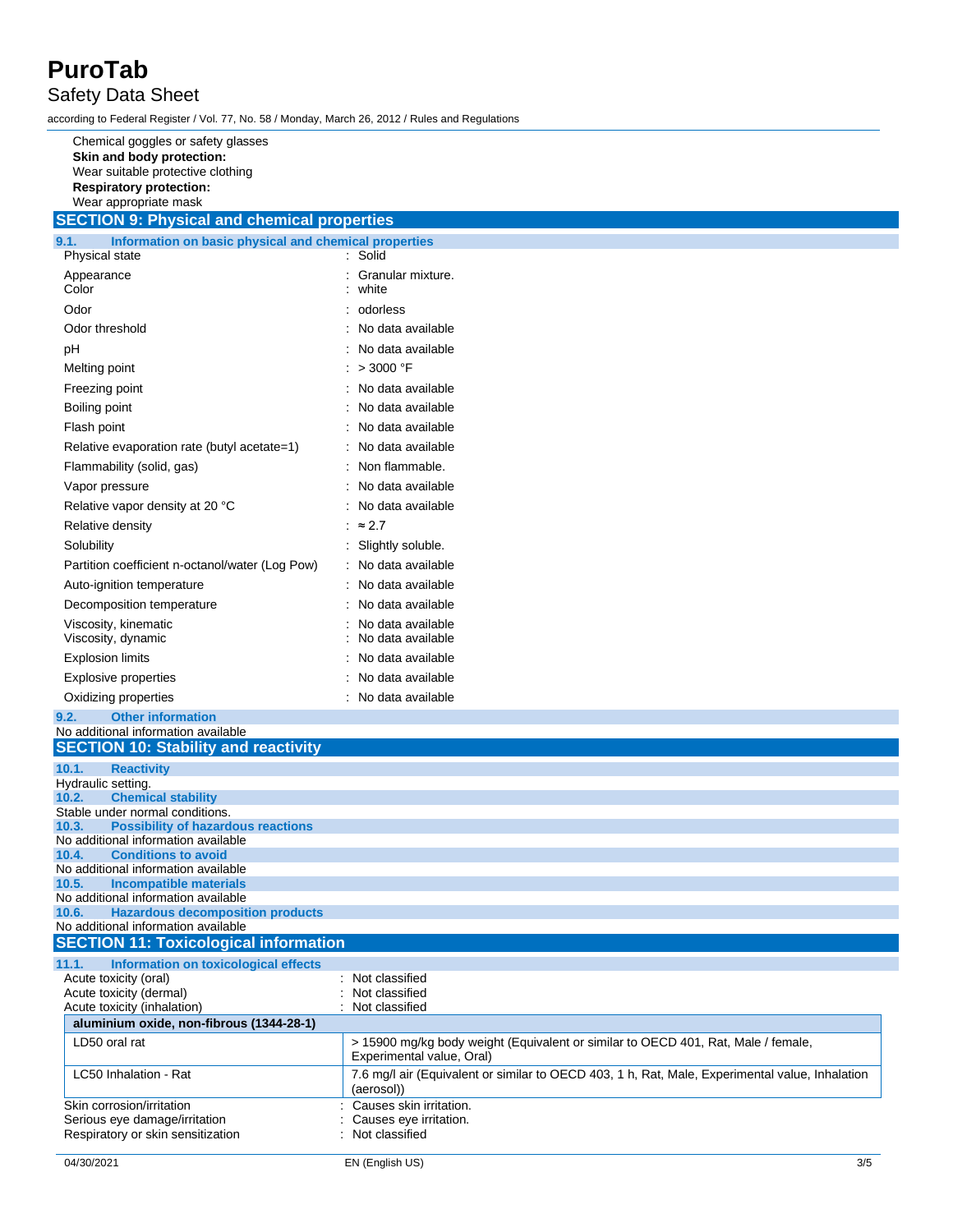### Safety Data Sheet

according to Federal Register / Vol. 77, No. 58 / Monday, March 26, 2012 / Rules and Regulations

| Germ cell mutagenicity                                                        | Not classified                                                                                                |
|-------------------------------------------------------------------------------|---------------------------------------------------------------------------------------------------------------|
| Carcinogenicity                                                               | May cause cancer (Inhalation).                                                                                |
| Reproductive toxicity                                                         | Not classified                                                                                                |
| STOT-single exposure                                                          | Not classified                                                                                                |
| STOT-repeated exposure                                                        | Not classified                                                                                                |
| Aspiration hazard                                                             | Not classified                                                                                                |
| Viscosity, kinematic<br>Symptoms/effects after inhalation                     | No data available<br>May cause cancer by inhalation. Danger of serious damage to health by prolonged exposure |
|                                                                               | through inhalation.                                                                                           |
| Symptoms/effects after skin contact                                           | Causes skin irritation.                                                                                       |
| Symptoms/effects after eye contact                                            | Causes eye irritation.                                                                                        |
| <b>SECTION 12: Ecological information</b>                                     |                                                                                                               |
| 12.1.<br><b>Toxicity</b>                                                      |                                                                                                               |
| No additional information available                                           |                                                                                                               |
| 12.2.<br><b>Persistence and degradability</b>                                 |                                                                                                               |
| aluminium oxide, non-fibrous (1344-28-1)                                      |                                                                                                               |
| Persistence and degradability                                                 | Not applicable.                                                                                               |
| Chemical oxygen demand (COD)                                                  | Not applicable                                                                                                |
| ThOD                                                                          | Not applicable                                                                                                |
|                                                                               |                                                                                                               |
| cristobalite (14464-46-1)                                                     |                                                                                                               |
| Persistence and degradability                                                 | Mineral. Not applicable.                                                                                      |
| Chemical oxygen demand (COD)                                                  | Not applicable                                                                                                |
| ThOD                                                                          | Not applicable                                                                                                |
| BOD (% of ThOD)                                                               | Not applicable                                                                                                |
| <b>Bioaccumulative potential</b><br>12.3.                                     |                                                                                                               |
| aluminium oxide, non-fibrous (1344-28-1)                                      |                                                                                                               |
| Bioaccumulative potential                                                     | No data available.                                                                                            |
|                                                                               |                                                                                                               |
| cristobalite (14464-46-1)                                                     |                                                                                                               |
| Bioaccumulative potential                                                     | No data available.                                                                                            |
| <b>Mobility in soil</b><br>12.4.                                              |                                                                                                               |
| aluminium oxide, non-fibrous (1344-28-1)                                      |                                                                                                               |
| Ecology - soil                                                                | No data available.                                                                                            |
|                                                                               |                                                                                                               |
| cristobalite (14464-46-1)                                                     |                                                                                                               |
| Ecology - soil                                                                | No data available.                                                                                            |
| Other adverse effects<br>12.5.                                                |                                                                                                               |
| No additional information available                                           |                                                                                                               |
| <b>SECTION 13: Disposal considerations</b>                                    |                                                                                                               |
| <b>Disposal methods</b><br>13.1.                                              |                                                                                                               |
| Product/Packaging disposal recommendations : Do not discharge into the sewer. |                                                                                                               |
| <b>SECTION 14: Transport information</b>                                      |                                                                                                               |
| <b>Department of Transportation (DOT)</b><br>In accordance with DOT           |                                                                                                               |
|                                                                               |                                                                                                               |
| Not regulated<br><b>Transportation of Dangerous Goods</b>                     |                                                                                                               |
| Not regulated                                                                 |                                                                                                               |
|                                                                               |                                                                                                               |
| <b>Transport by sea</b>                                                       |                                                                                                               |
| Not regulated                                                                 |                                                                                                               |
| <b>Air transport</b>                                                          |                                                                                                               |
| Not regulated                                                                 |                                                                                                               |
|                                                                               |                                                                                                               |